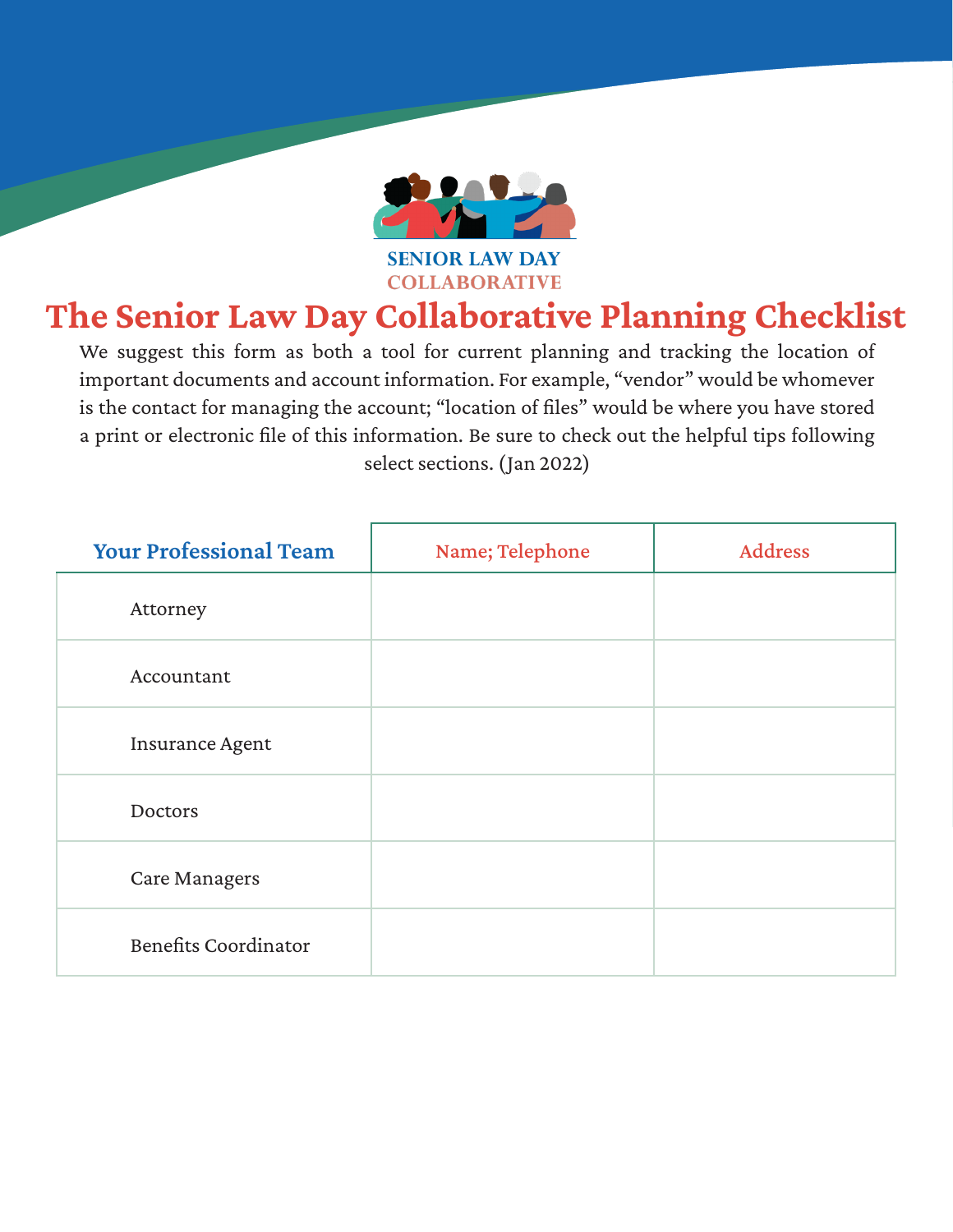| <b>Advance Directives</b>                                                                       | <b>Location of files</b> |
|-------------------------------------------------------------------------------------------------|--------------------------|
| Living Will                                                                                     |                          |
| <b>Health Care Proxy</b>                                                                        |                          |
| <b>HIPAA Form</b>                                                                               |                          |
| Disposition of Remains<br>Form                                                                  |                          |
| Pre-Need Funeral<br>Agreement                                                                   |                          |
| $MOLST - (if terminally ill)$                                                                   |                          |
| Power of Attorney -<br>Original and copy of your<br>New York State Durable<br>Power of Attorney |                          |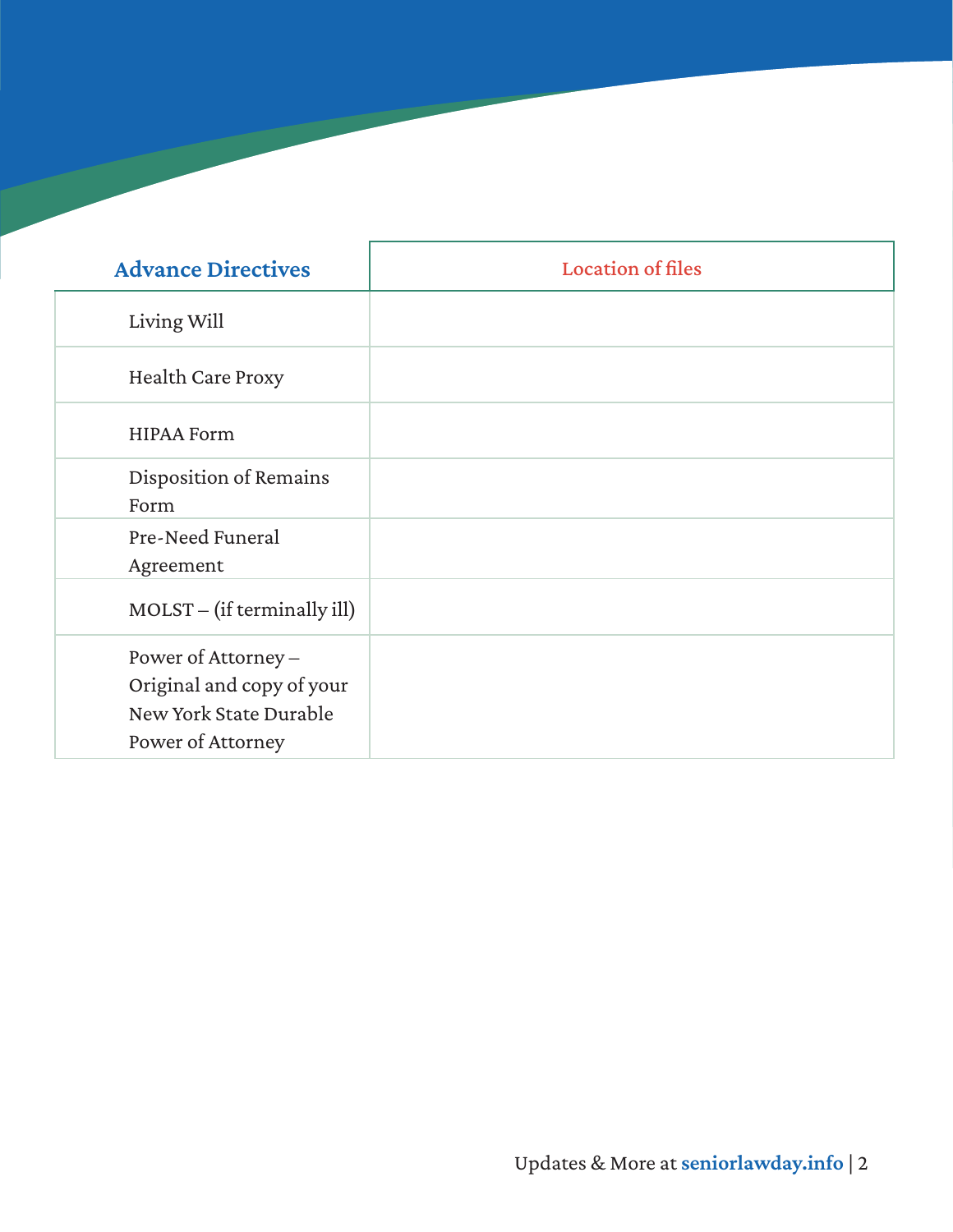| <b>Bank Accounts</b>                                                                                                                                          | <b>Vendor</b> ; Location of files |  |
|---------------------------------------------------------------------------------------------------------------------------------------------------------------|-----------------------------------|--|
| Checking accounts                                                                                                                                             |                                   |  |
| Savings accounts                                                                                                                                              |                                   |  |
| Money market accounts                                                                                                                                         |                                   |  |
| Certificates of Deposits<br>(CDs)                                                                                                                             |                                   |  |
| Debit Cards                                                                                                                                                   |                                   |  |
| Vendor is your financial service provider i.e. checking accounts, savings account, money market<br>accounts, certificates of deposits (CDs), Debit cards etc. |                                   |  |

\* Additional overflow list of assets is located on the last page.

| <b>Credit Cards</b> | <b>Bank; Type</b><br>For example:<br><b>USA Bank, Mastercard</b> | <b>Location of files</b> |
|---------------------|------------------------------------------------------------------|--------------------------|
| 1.                  |                                                                  |                          |
| 2.                  |                                                                  |                          |
| 3.                  |                                                                  |                          |
| 4.                  |                                                                  |                          |
| 5.                  |                                                                  |                          |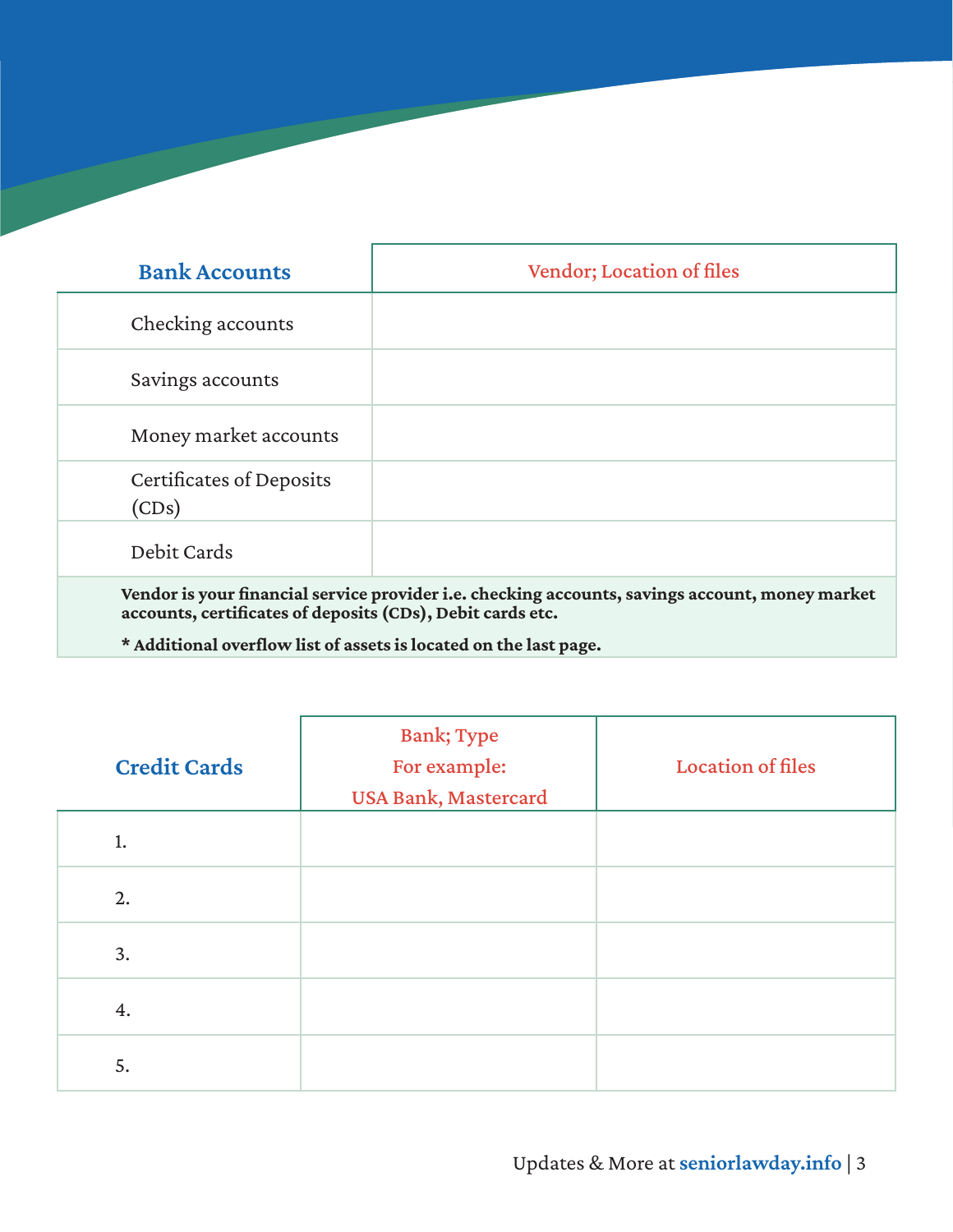| <b>Mortgages or Loans</b>                                                                     | <b>Vendor; Location of files</b> |  |
|-----------------------------------------------------------------------------------------------|----------------------------------|--|
| A copy of the mortgage<br>or loan agreement                                                   |                                  |  |
| A copy of the mortgage<br>satisfaction if the loan has<br>been paid off                       |                                  |  |
| When a loan is paid off, it is important to confirm that the satisfaction has been filed with |                                  |  |

Westchester County Land Records

| <b>Tax Returns</b>                                                                                                                             | <b>Location of files</b> |
|------------------------------------------------------------------------------------------------------------------------------------------------|--------------------------|
| Most recent W-2 forms                                                                                                                          |                          |
| New York State and<br>Federal income tax<br>returns for the current<br>and previous four years,<br>including Form IT-201,<br>1040 and exhibits |                          |
| Form 709 Federal Gift<br>and Generation-Skipping<br><b>Transfer Tax Returns</b>                                                                |                          |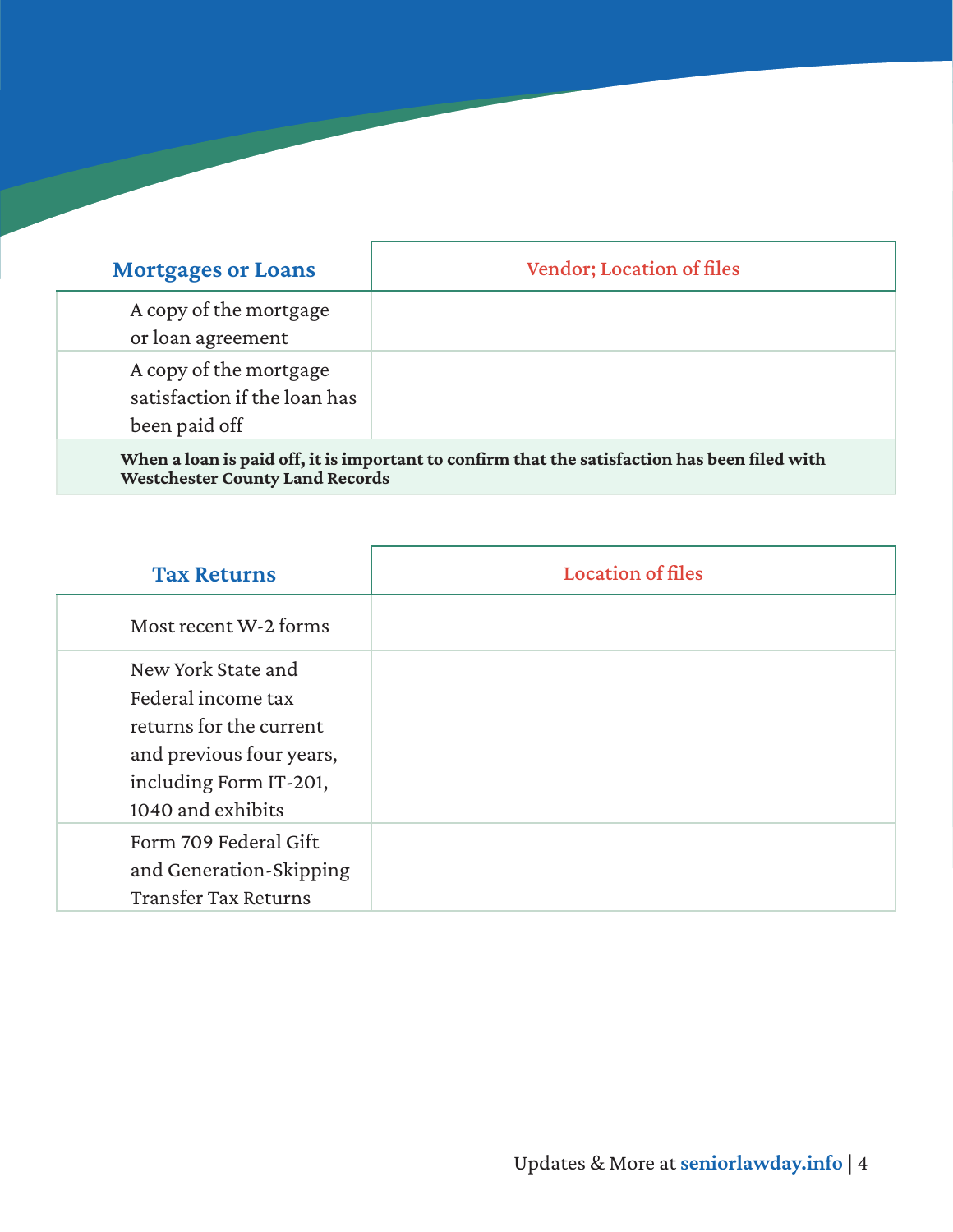| <b>Pension Plans and</b><br><b>Retirement Benefit</b><br>Information | Vendor; Location of files |
|----------------------------------------------------------------------|---------------------------|
| 401 $(k)/403(b)$ plans                                               |                           |
| <b>IRAs</b>                                                          |                           |
| Roth IRAs                                                            |                           |
| Simplified Employee<br>Pension (SEP) Plan                            |                           |
| Simple IRA                                                           |                           |
| Other                                                                |                           |

| <b>Titles or Deeds</b>                                           | <b>Location of files</b> |
|------------------------------------------------------------------|--------------------------|
| Real Estate                                                      |                          |
| Motor Vehicles (Title,<br>Registration and/or lease<br>document) |                          |
| Co-op Apartments (Stock<br>and Proprietary Lease)                |                          |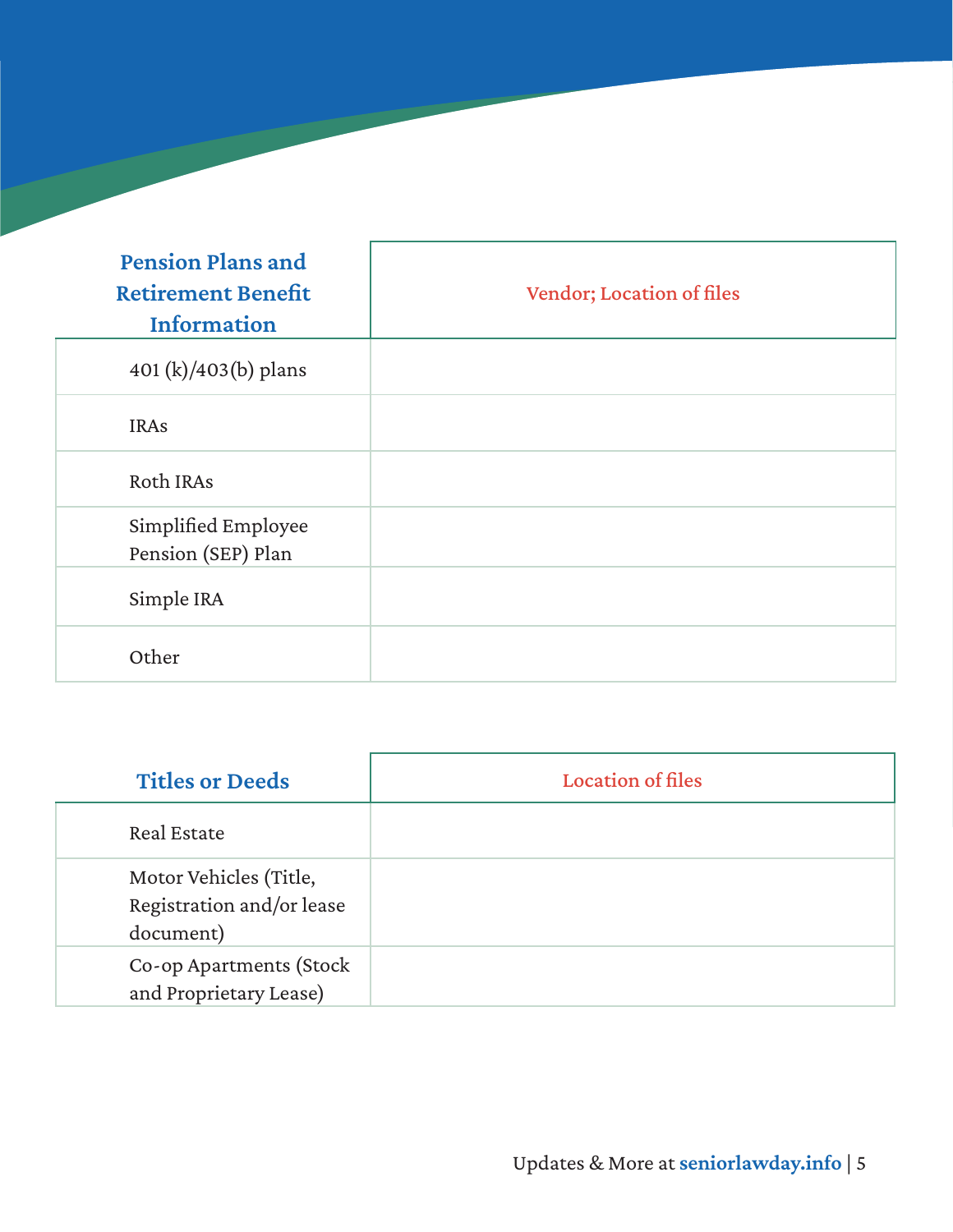| <b>Investment Accounts</b>     | Vendor; Location of files |
|--------------------------------|---------------------------|
| <b>Stocks</b>                  |                           |
| Bonds                          |                           |
| Mutual funds                   |                           |
| Non-Traditional<br>Investments |                           |

| <b>Will</b>                                                                                    | <b>Vendor</b> ; Location of files |
|------------------------------------------------------------------------------------------------|-----------------------------------|
| Copy of will that states<br>where the original is<br>located                                   |                                   |
| Copies of any prior wills                                                                      |                                   |
| Name and contact<br>information for the<br>attorney/law firm that<br>drafted the will          |                                   |
| These documents should be in a fireproof box in your house, not in a bank vault as your family |                                   |

may not be able to access them when needed.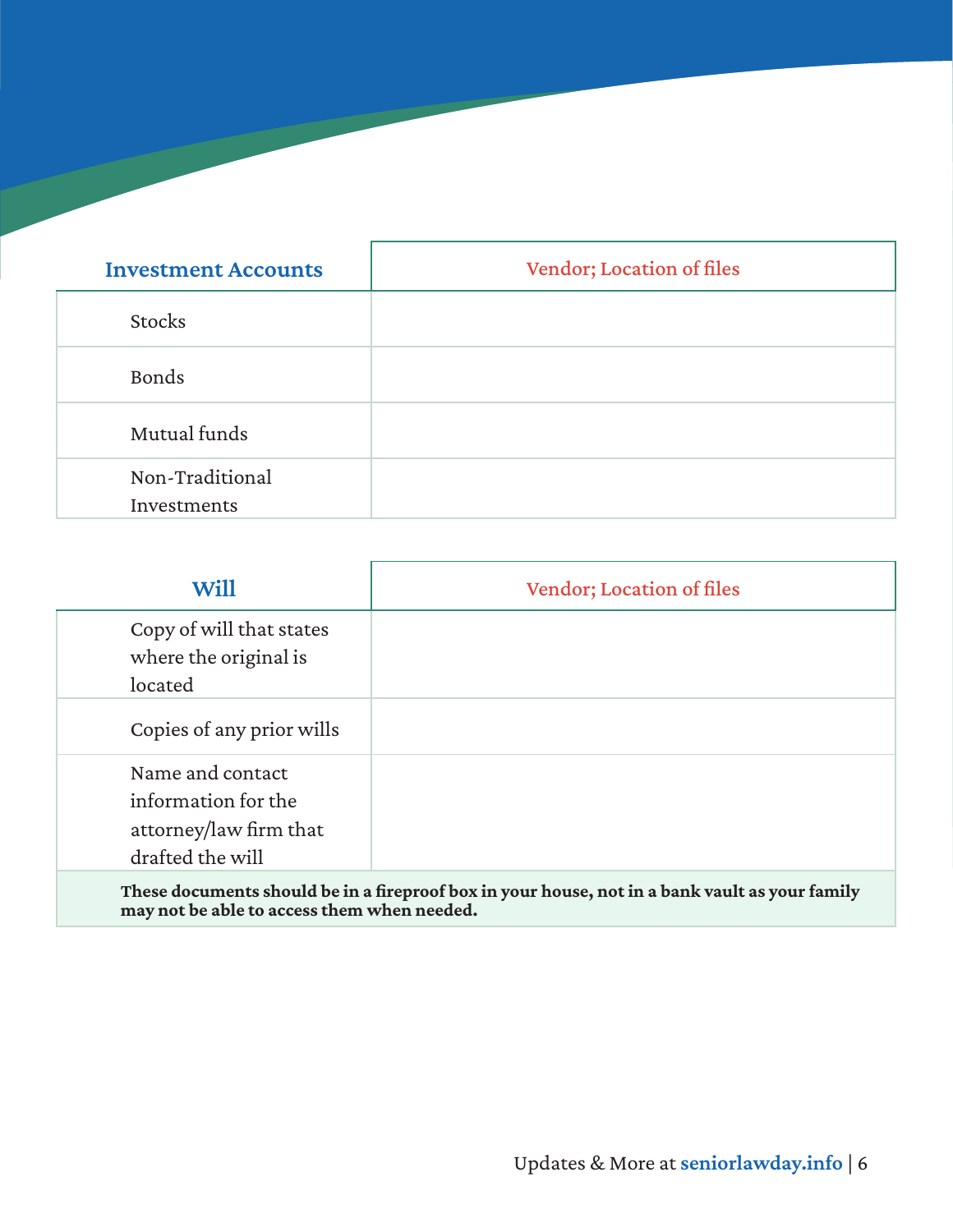| <b>Trusts</b>                    | <b>Vendor; Location of files</b> | List of assets owned<br>by the trust |
|----------------------------------|----------------------------------|--------------------------------------|
| 1. Copies of trust<br>agreements |                                  |                                      |
| 2. Copies of trust<br>agreements |                                  |                                      |
| 3. Copies of trust<br>agreements |                                  |                                      |

For a trust to own your assets, they must be transferred into the trust as a second step after you sign your trust document

| <b>Safe Deposit Box</b>                                                                                                                                         | Location of safe deposit box | Location of safe deposit<br>box keys |
|-----------------------------------------------------------------------------------------------------------------------------------------------------------------|------------------------------|--------------------------------------|
| Bank                                                                                                                                                            |                              |                                      |
| You may also want to consider changing the ownership of the box to a trusted individual and<br>becoming a signatory, so the box is not frozen upon your passing |                              |                                      |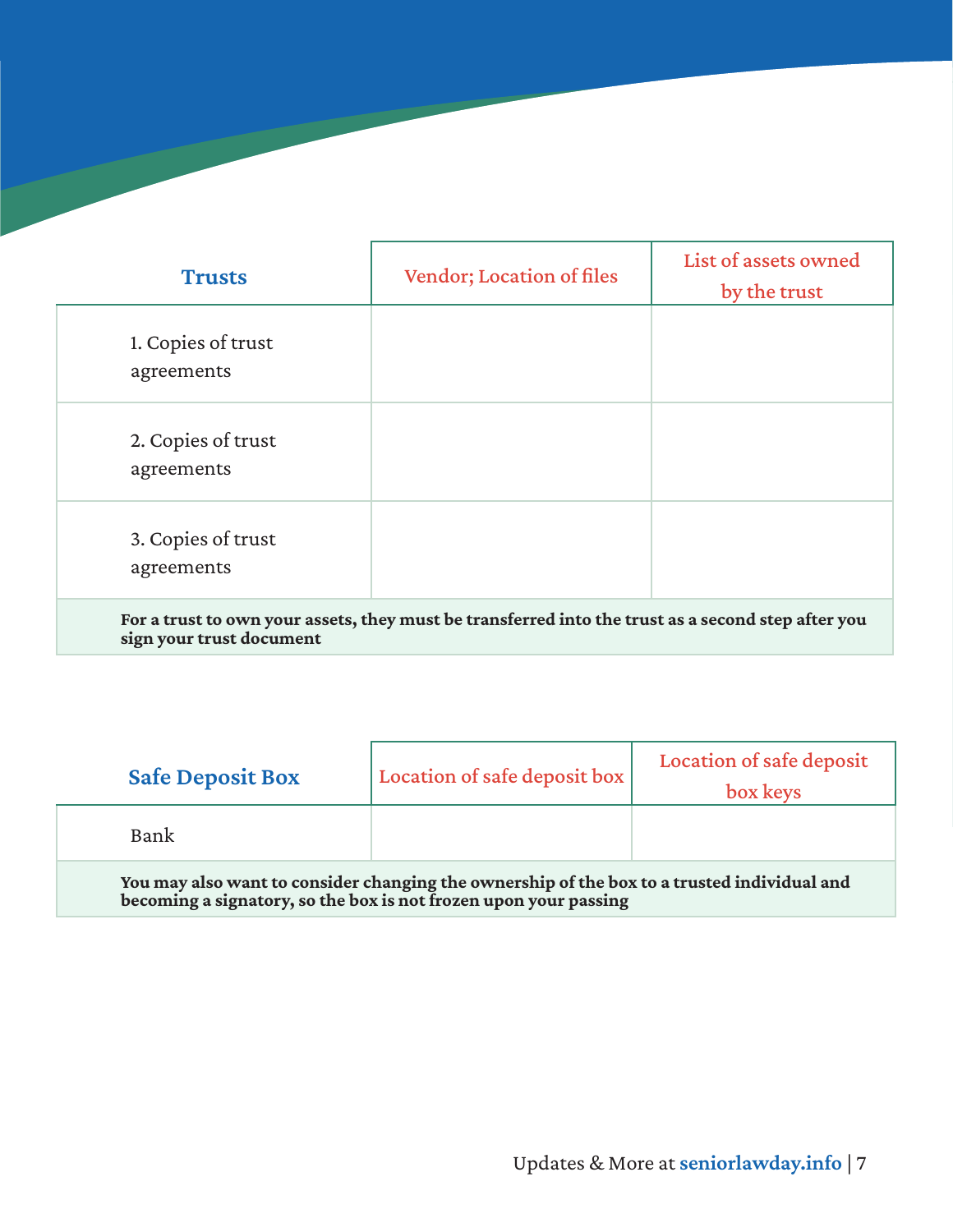| <b>Proof of Identity</b>               | <b>Location of files</b> |
|----------------------------------------|--------------------------|
| Social Security card                   |                          |
| Military discharge papers              |                          |
| <b>Birth Certificate</b>               |                          |
| Death certificate of<br>spouse/parents |                          |
| Marriage certificates                  |                          |
| Divorce Decrees                        |                          |
| Prenuptial agreements                  |                          |
| Separation agreements                  |                          |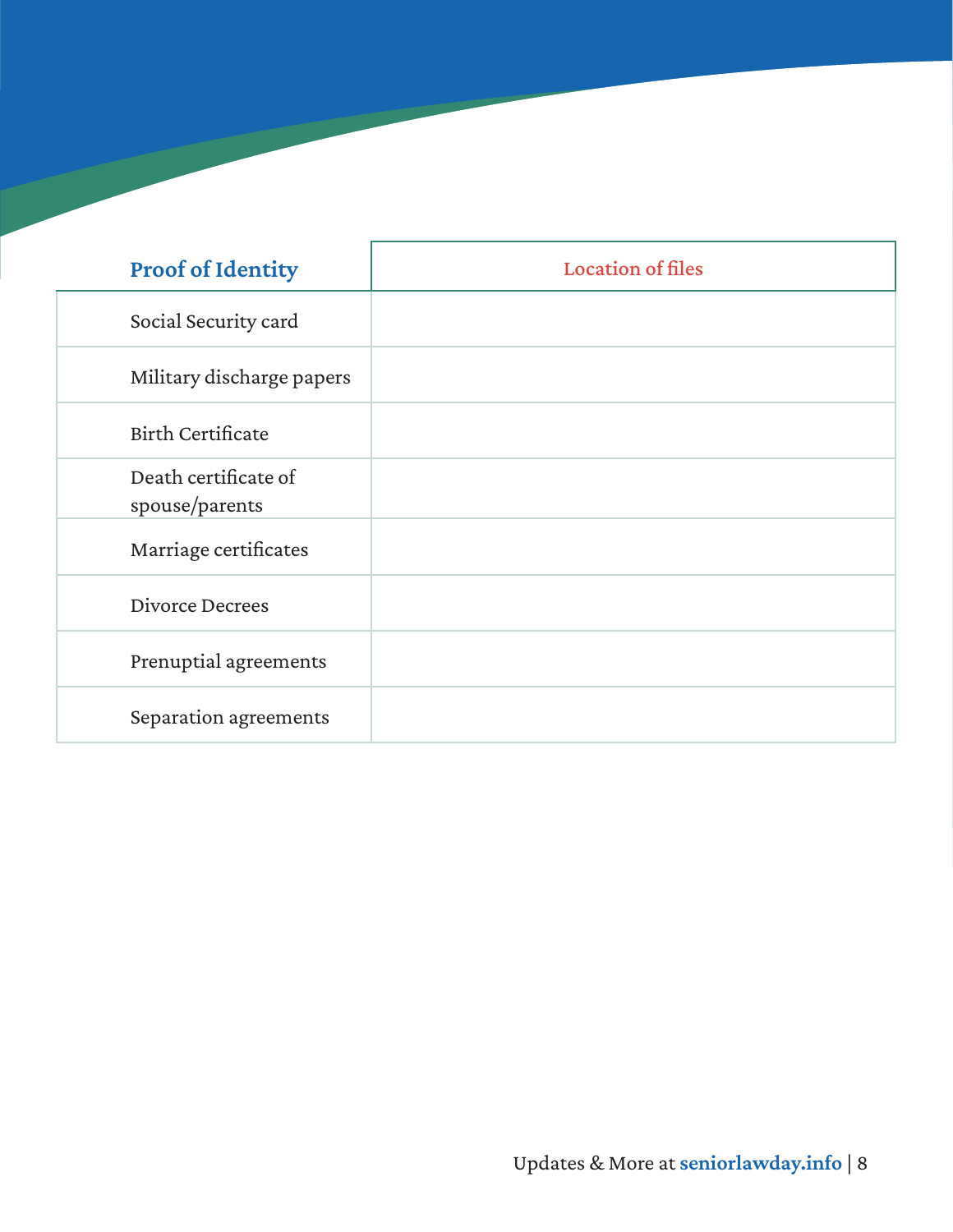| <b>Household Bills</b>   | <b>Location of files</b> |
|--------------------------|--------------------------|
| Electricity              |                          |
| Gas/Oil                  |                          |
| Water                    |                          |
| Telephone/Internet/Cable |                          |
| <b>Property Taxes</b>    |                          |
| Credit Card Bills        |                          |

| <b>Medications</b> | Pharmacy | <b>Prescribing Doctor</b> |
|--------------------|----------|---------------------------|
| 1.                 |          |                           |
| 2.                 |          |                           |
| 3.                 |          |                           |
| 4.                 |          |                           |
| 5.                 |          |                           |
| 6.                 |          |                           |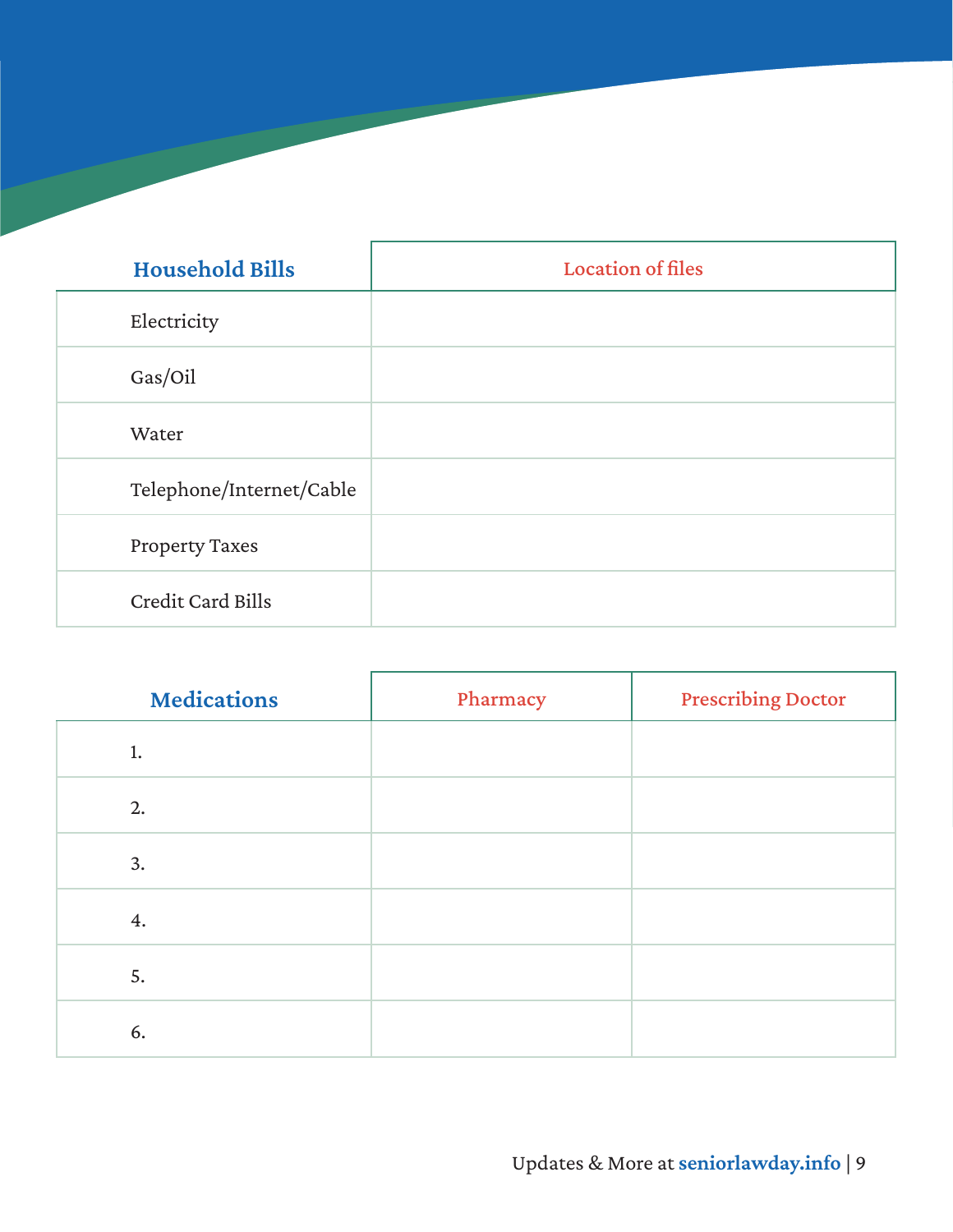| <b>Beneficiary Designations/</b><br><b>Account Titling</b>                                                | <b>Location of files</b> | Indicating if an account is<br>owned in your idividual<br>name or jointly with<br>another individual |
|-----------------------------------------------------------------------------------------------------------|--------------------------|------------------------------------------------------------------------------------------------------|
| Copies of paperwork that<br>confirm the beneficiaries<br>on your financial accounts<br>and life insurance |                          |                                                                                                      |

Note if account is "Joint Tennants with Rights of Survivorship" or "Tenants in Common."

| <b>Funeral Directions</b>              | <b>Location of files</b> |
|----------------------------------------|--------------------------|
| Burial, cremation, direct<br>cremation |                          |
| Religious services                     |                          |
| Preferred charities for<br>donations   |                          |
| Deed to burial plot or<br>niche        |                          |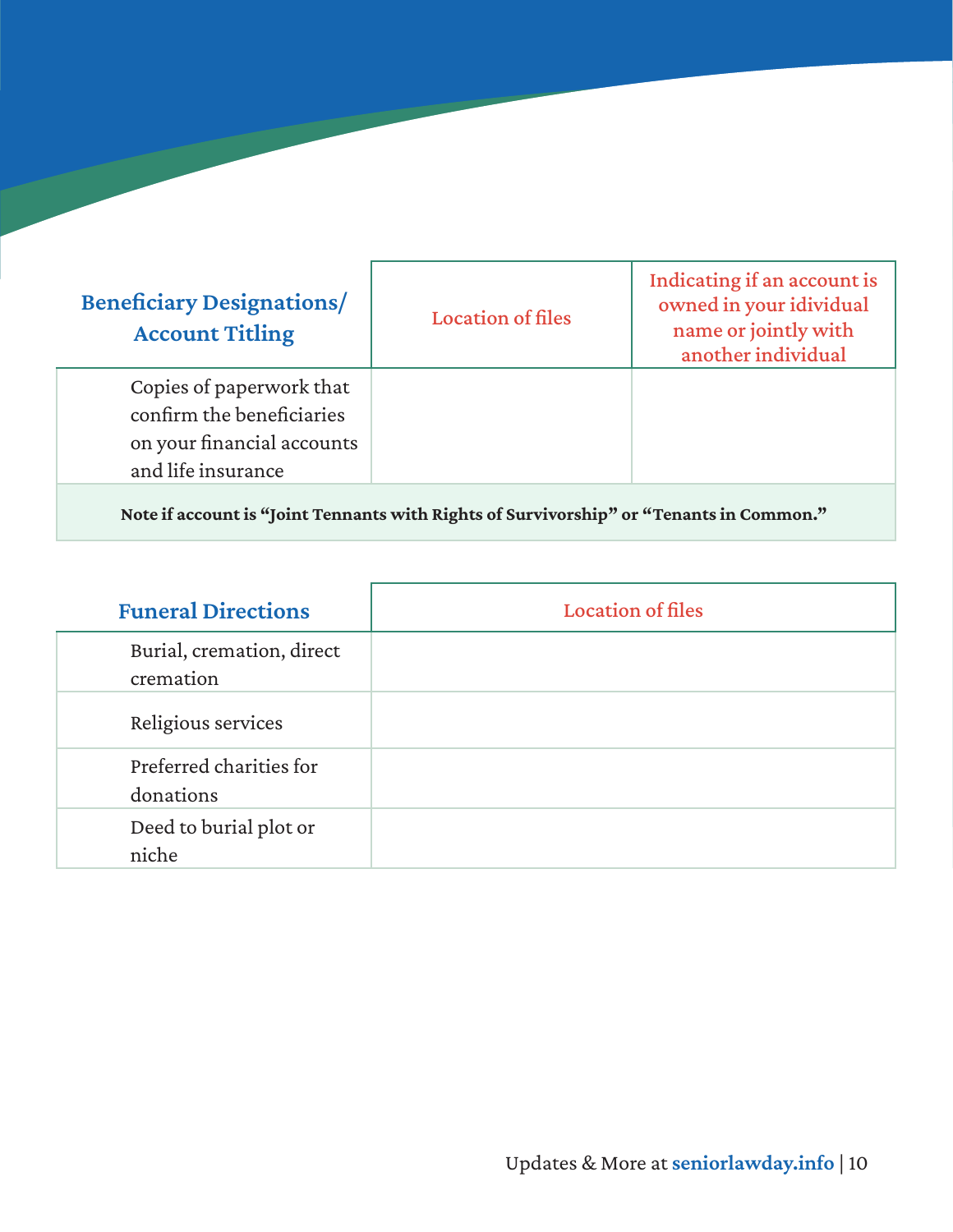| <b>Digital Footprint</b>                                                                    | <b>Account Information</b> |
|---------------------------------------------------------------------------------------------|----------------------------|
| <b>Email Addresses</b>                                                                      |                            |
| Social Media Accounts<br>and Passwords (Facebook,<br>Instagram, Twitter,<br>LinkedIn, etc.) |                            |
| <b>Online Payment Accounts</b><br>(e.g., PayPal, google pay,<br>apple pay etc)              |                            |
| Online Password Manager<br>(e.g., 1Pass, LastPass, etc.)                                    |                            |
| Online Banking                                                                              |                            |
| Digital Assets<br>(Cryptocurrency, Seed<br>Phrase and Digital/<br>Hardware Wallets)         |                            |
| Other                                                                                       |                            |